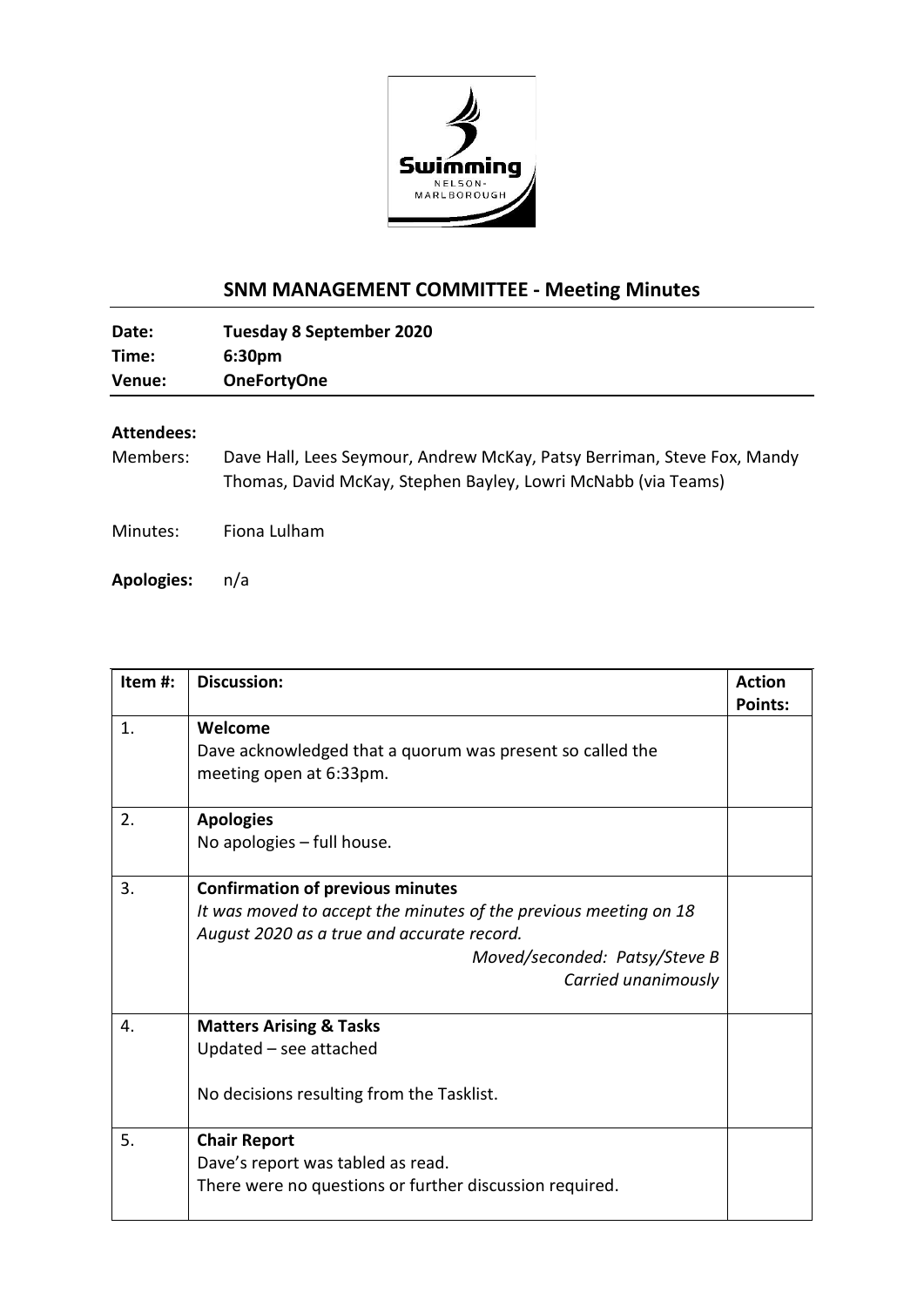| 6. | <b>Strategic Plan/KPI Implementation</b>                                |    |
|----|-------------------------------------------------------------------------|----|
|    | It was noted that SNZ are reviewing their Strategic Plan, so it would   |    |
|    | be worth reviewing this when available and cross-reference against      |    |
|    | SNM.                                                                    |    |
|    |                                                                         |    |
|    | Facilities sub-committee - Lees, Steve                                  |    |
|    | Community/events - Dave, Patsy                                          |    |
|    | Funding/fundraising – agreed that Fiona would continue with             |    |
|    | funding applications as required.                                       |    |
|    |                                                                         |    |
| 7. | <b>Health &amp; Safety, Child Protection</b>                            |    |
|    | SNZ has released their Member Protection Manual. Lowri will             |    |
|    | distribute to clubs and take part in the online training/education      |    |
|    | sessions provided by SNZ.                                               | AP |
| 8. | <b>Secretary Report</b>                                                 |    |
|    | Fiona's report was tabled as read.                                      |    |
|    |                                                                         |    |
|    | Actions arising:                                                        |    |
|    | It was moved to appoint Lees Seymour as the Swimming Nelson             |    |
|    | Marlborough Voting Delegate for the upcoming Swimming New               |    |
|    | Zealand AGM.                                                            |    |
|    | Moved: Dave                                                             |    |
|    | Carried unanimously                                                     |    |
|    |                                                                         |    |
|    | It was moved to appoint Fiona Lulham as an Executive Office Holder      |    |
|    | to act on behalf of Swimming Nelson Marlborough with Inland<br>Revenue. |    |
|    | Moved/seconded: Lees/Patsy                                              |    |
|    | Carried unanimously                                                     |    |
|    |                                                                         |    |
| 9. | <b>Treasurer Report</b>                                                 |    |
|    | Verbal report. Handover with Susie has started. Andrew and Fiona        |    |
|    | to liaise around this. Deadline to have everything moved to Xero        |    |
|    | and set up correctly is 28 September. From October, we will be able     |    |
|    | to start generating monthly reports.                                    |    |
|    |                                                                         |    |
|    | It was moved to approve the refund payments as presented at the         |    |
|    | meeting for the Tasman Secondary Schools meet which was                 |    |
|    | cancelled due to Covid-19.                                              |    |
|    | Moved: Dave/Patsy<br>Carried unanimously                                |    |
|    |                                                                         |    |
|    | SNM would like to thank Christine Fisk for her very kind donation to    |    |
|    | the region and as suggested, will use the money to purchase 2 hi-vis    |    |
|    | vests for Chief Timekeepers to wear at meets to improve their           |    |
|    | visibility. Thanks again for your support Christine!                    |    |
|    | Lees and Mandy will liaise to coordinate the purchase etc.              | AP |
|    |                                                                         |    |
|    |                                                                         |    |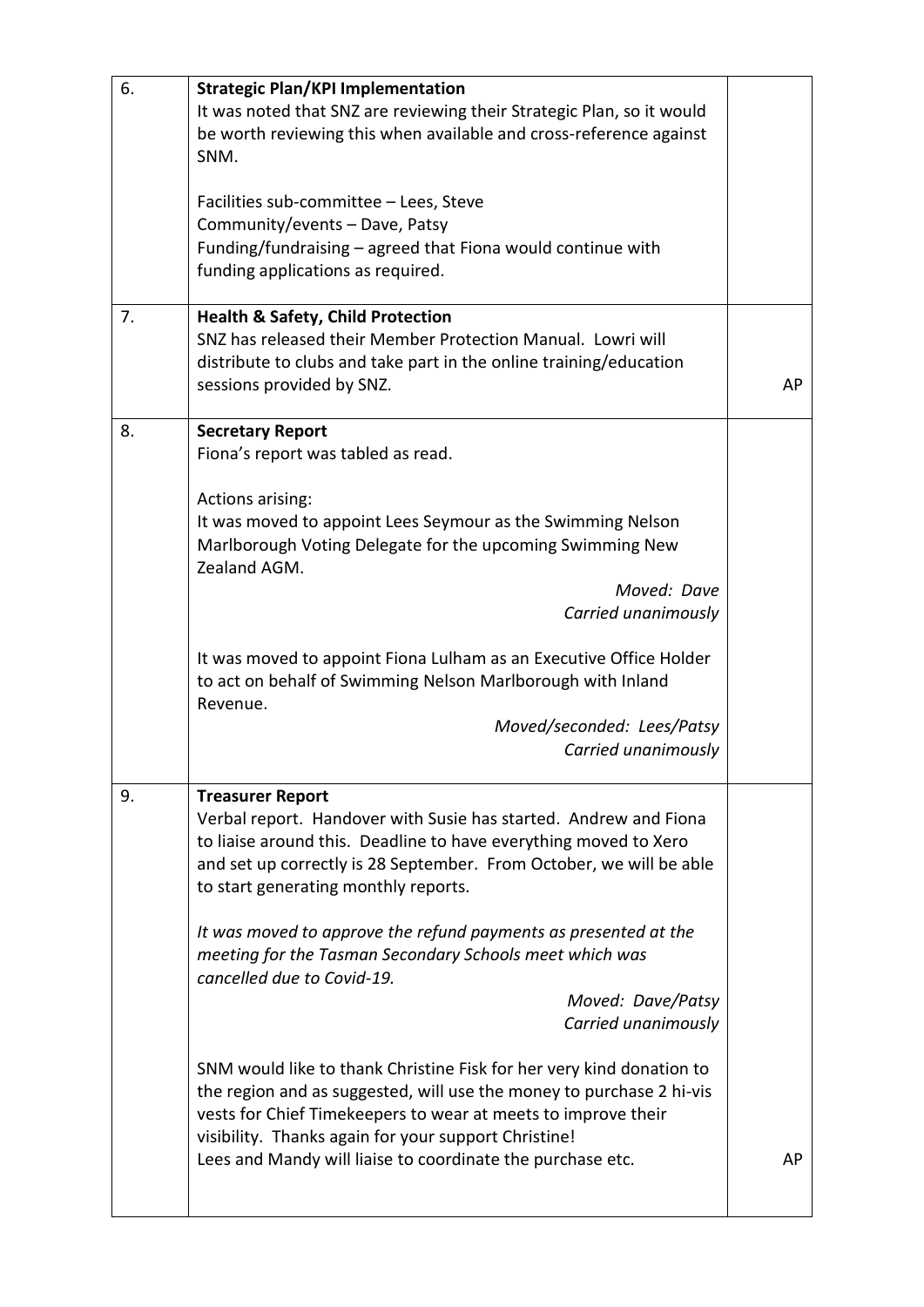|     | Need to do an audit of Technical Officials - who has paid their own                                                                                                                                                                                                                                                                                                                          |    |
|-----|----------------------------------------------------------------------------------------------------------------------------------------------------------------------------------------------------------------------------------------------------------------------------------------------------------------------------------------------------------------------------------------------|----|
|     | fees and require a refund. Lowri to send Fiona details of BSC                                                                                                                                                                                                                                                                                                                                |    |
|     | officials. Fiona and Patsy to liaise around this.                                                                                                                                                                                                                                                                                                                                            | AP |
| 10. | <b>Registrar Report</b><br>Patsy's report was tabled as read.<br>Patsy has organised the next SNM calendar meeting for Thursday 17<br>September.                                                                                                                                                                                                                                             |    |
|     | It was decided that SNM did not need to issue specific regional<br>recommendations for events taking place at Alert Level 2 - but<br>recommended that all clubs adhere to venue guidelines with respect<br>to training and meets, and pay particular attention to having good<br>contact tracing in place.                                                                                   |    |
| 11. | <b>Publicity/Communication Report</b><br>Patsy has contacted More FM who are very happy to help promote<br>swimming in the region with a slot in the sports round-up and<br>mentions on the community notices.<br>Patsy to liaise with clubs/coaches to put a roster together to ensure<br>this is actioned.                                                                                 | AP |
| 12. | <b>Funding Report</b><br>Tabled as read.<br>Waiting on outcome from Pub Charity for touchpads - expected at<br>the end of September                                                                                                                                                                                                                                                          |    |
| 13. | <b>SNZ Liaison Report</b><br>Chair Level: Report included with Chair Report<br>Administration Level: Report included with Admin Report                                                                                                                                                                                                                                                       |    |
| 14. | <b>Technical Update</b><br>Nothing to report this month.                                                                                                                                                                                                                                                                                                                                     |    |
| 15. | <b>Coaching Report</b><br>Patsy has been in touch with Glen and Daniel regarding the<br>upcoming calendar meeting and will get in touch with Jenny for her<br>feedback.                                                                                                                                                                                                                      |    |
| 16. | <b>Club Updates</b><br>Tasman Swim Club - AGM has been changed to 27 September.<br>Constitution has been updated and will be approved at AGM. Swim<br>meet on 5 September went well with 44 swimmers.<br>Waimea Swim Club – Are now able to run their own (unapproved)<br>swim meet solely with Waimea officials! Will check with facility<br>around upcoming meet if NZ remains in Level 2. |    |